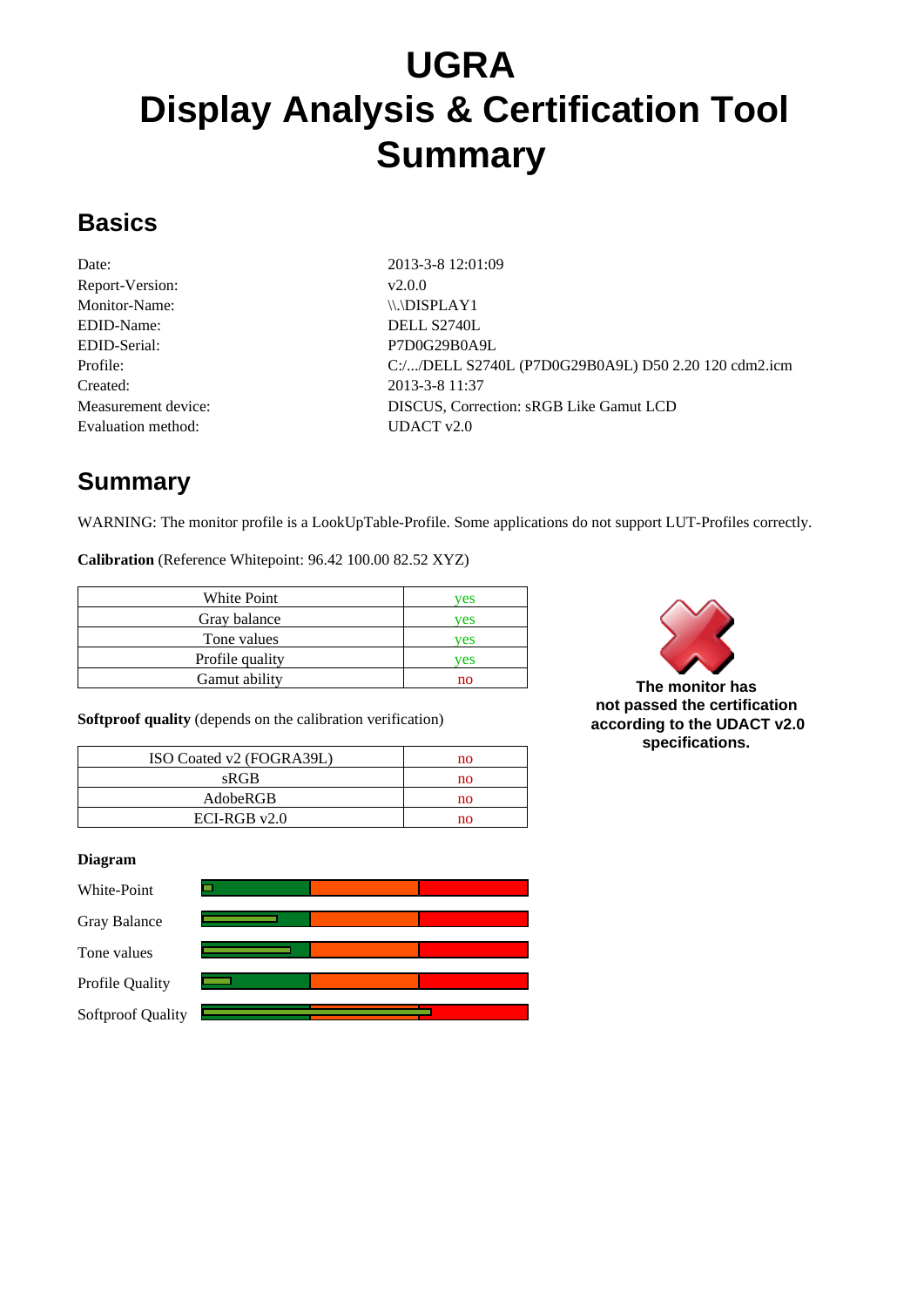#### **Whitepoint**

The whitepoint should be as close as possible to the black body curve and the calibration target. The maximum allowed distance to the target whitepoint is 2.0 dE00.

| XYZ (measured):                        | 115.33 119.68 98.91 |
|----------------------------------------|---------------------|
| XYZ (normalized):                      | 96.37 100.00 82.65  |
| xy:                                    | 0.3454 0.3584       |
| Luminance:                             | 119.7 Cd/m2         |
| Next Temperature:                      | 5012 Kelvin         |
| Reference Whitepoint:                  | 96.4 100.0 82.5 XYZ |
| Deviation XYZ to Reference Whitepoint: | $0.2$ dE00          |
|                                        | $0.1$ dE76          |

#### **Blackpoint**

The blackpoint is not defined in ISO 12646. Therefore UDACT does only measure but not assess it.

| Luminance:    | $0.1 \text{ Cd/m2}$ |
|---------------|---------------------|
| Chromaticity: | 1.8 Chroma (Lab)    |

#### **Gray balance**

Average and maximum calculation will respect measurements with 1% minimum luminance only. The L-deviation shows the difference between the profile and measurement value.

The maximum allowed deviations to comply with this test are an average of 1.0 DeltaC, a range of 2.0 DeltaC. A maximum L-deviation of 2.3 dL00 in the luminance range of 20%-100% shall not be exceeded.

| <b>Average Temperature</b>      | 5007   |
|---------------------------------|--------|
| Average Gamma                   | 2.20   |
| <b>Average Chroma Deviation</b> | 0.37   |
| Maximum Chroma Deviation        | 0.81   |
| Chroma Range                    | 1.37   |
| Average L-Deviation             | 0.2    |
| <b>Maximum L-Deviation</b>      | $-0.6$ |

### **Tone values**

This tests checks the calibration curves (vcgt) of the graphic card. Through the calibration of a display tone values can be lost. A display for the printing industry should show at least 95% of the incoming tone values.

Tone values  $= 95.9\%$